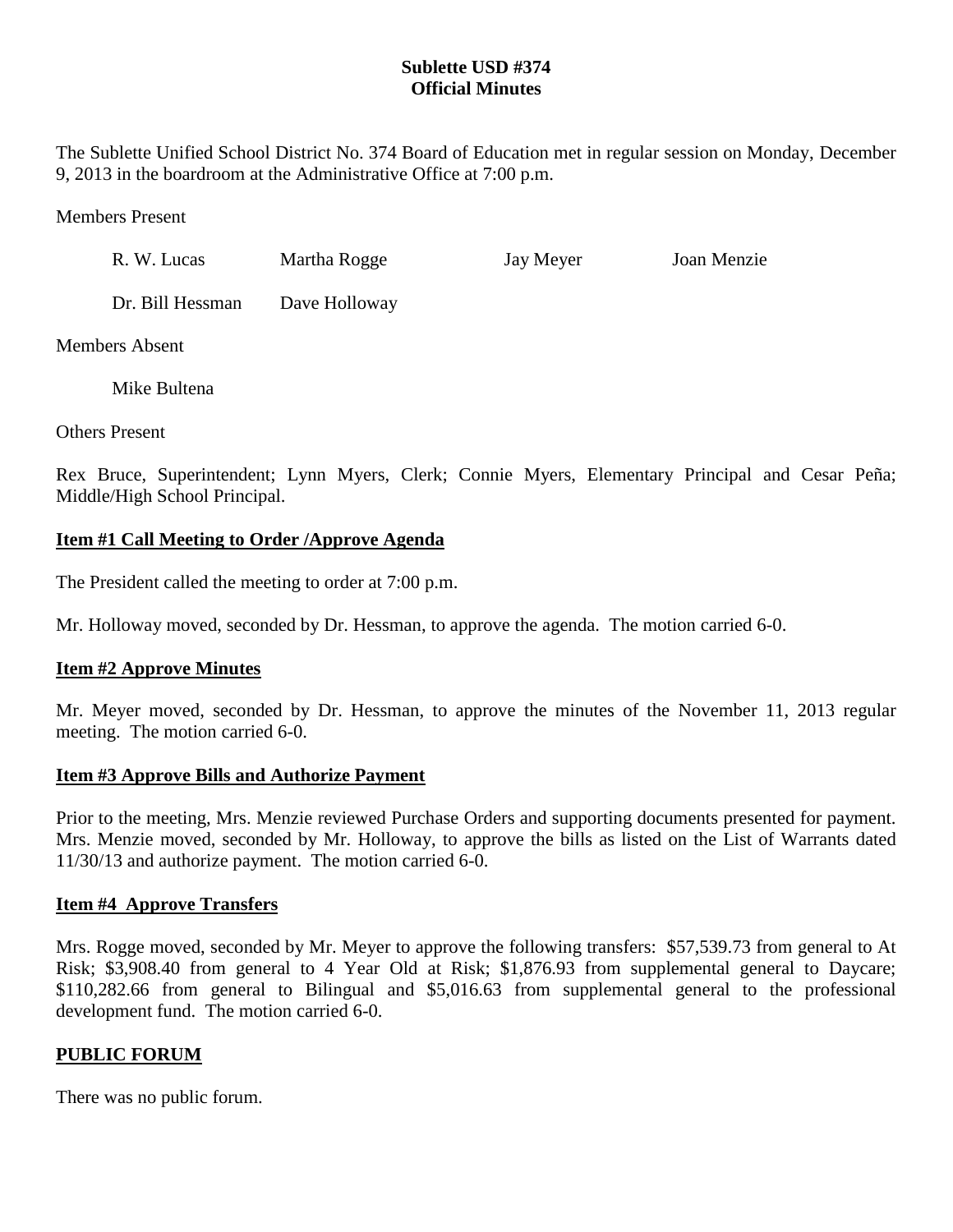Board Minutes Page 2 December 9, 2013

### **Reports**

### Curriculum

There was no curriculum report. The subject area committees and the curriculum committee do not meet in December.

### Principals

Mrs. Myers reported that the Science Fair was a huge success. She invited the Board to the Elementary Christmas program on December 16.

Mrs. Myers reported that the BEST afterschool program was averaging eighty to ninety students. She stated that the year three-evaluation by the State Department of Education had been passed with no violations.

Mr. Peña reported that Kelsey Smith was the student of the month at the high school. He also reported that Mrs. Burcham, Mrs. Lehning, Mrs. Fisher, Mr. Fox, Mrs. Griffin and Mr. Wimmer presented on chromebooks to principal council and superintendents council at Southwest Plains Regional Service Center.

Mr. Peña invited the Board to the Band and Choir Winter Concert on Wednesday evening.

## SWPRSC/HPEC

Mr. Meyer reported on the SWPRSC Board meeting. Mr. Lucas reported on the HPEC meeting.

#### Superintendent:

Mr. Bruce discussed the K Jump gas purchasing consortium, gym use and a key card entry system for the weight room. He reported that the fire marshal visit had no violations or infractions.

## **Item #5 Common Core Resolution**

Mr. Meyer moved, seconded by Mrs. Menzie to approve the following resolution: "The Sublette USD 374 Board supports the continuing development and implementation of a district curriculum aligned to the College and Career Ready Standards (aka Kansas Common Core Standards) as adopted by the Kansas State Board of Education." The motion carried 6-0.

#### **Item #6 Executive Session – Non-elected Personnel**

Dr. Hessman moved, seconded by Mrs. Rogge, to go into executive session to discuss non-elected personnel, in order to protect the privacy interest of an identifiable individual(s), to include Mr. Bruce in executive session, and to reconvene to open session in the boardroom at 8:50 p.m.

The Board reconvened to open session at 8:50 p.m.